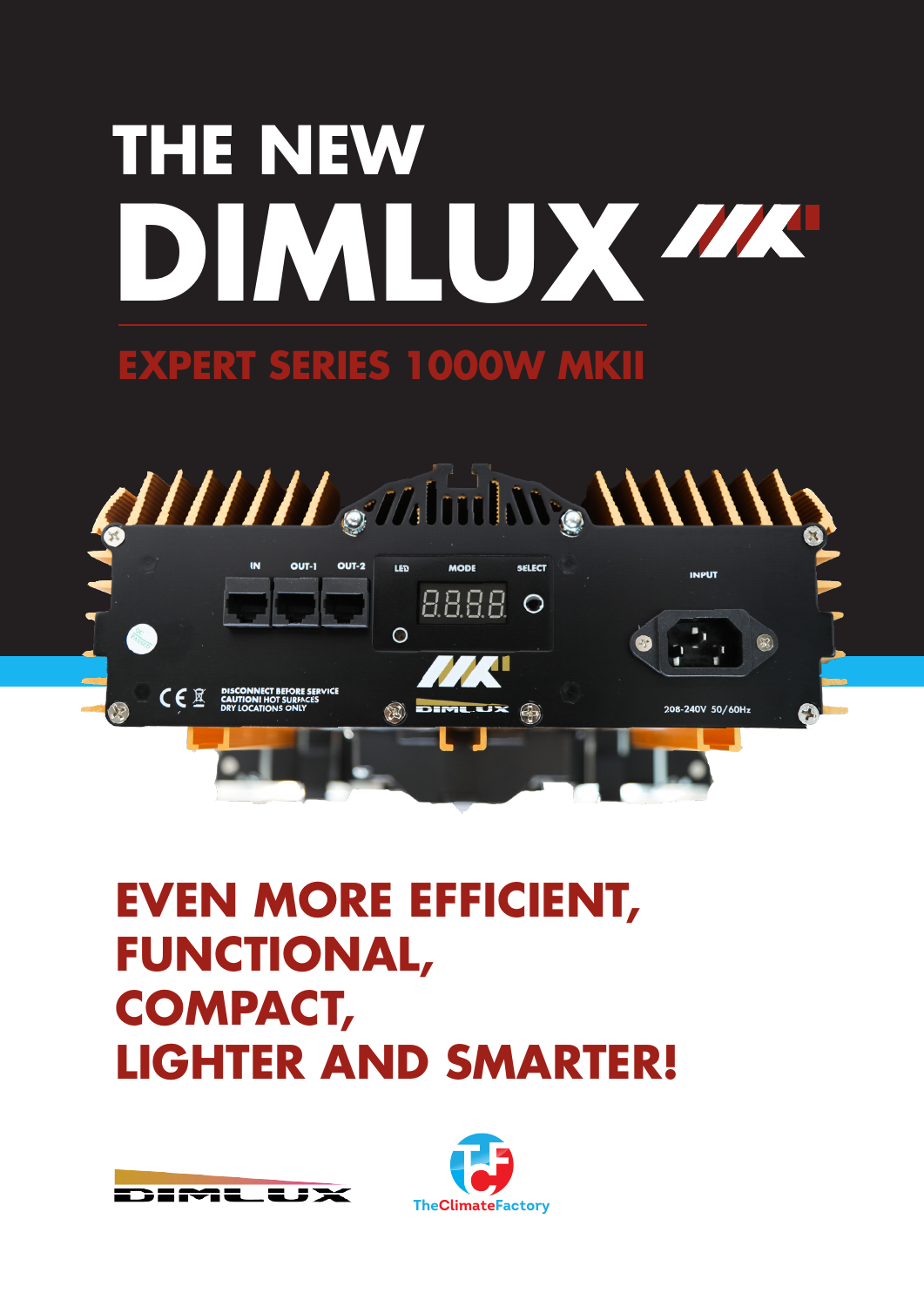

## **EXPERT SERIES 1000W MKII**

The MKII upgrade is a more efficient, functional, and smart light fixture. The electronics produce less loss heat, the ballast housing is up to 30% shorter. Thus, the Dimlux Expert 1000W MKII has the same length as the Dimlux Expert 600W.



The MKII is equipped with the Ultra Optics Hybrid 98 reflector as standard. This reflector ensures both a deep light penetration into the crop, and for a large overlap with other fixtures for better uniformity. The Hybrid reflector is the ideal reflector for most applications.

The Ultra Optics Hybrid 98 is easily removed, cleaned or replaced with another type of reflector from the Ultra Optics range to achieve the most efficient configuration for your crop.

The old rotary switch has been replaced with a push button that allows the status to be set on the new 4-digit display. The status and error codes are now fully displayed instead of a code.

The Dimlux Expert MKII is equipped with an extra interconnect port (Smartport) that can be used universally.

Another ballast can be connected to it, but also for example a plant temperature camera or humidity sensor.

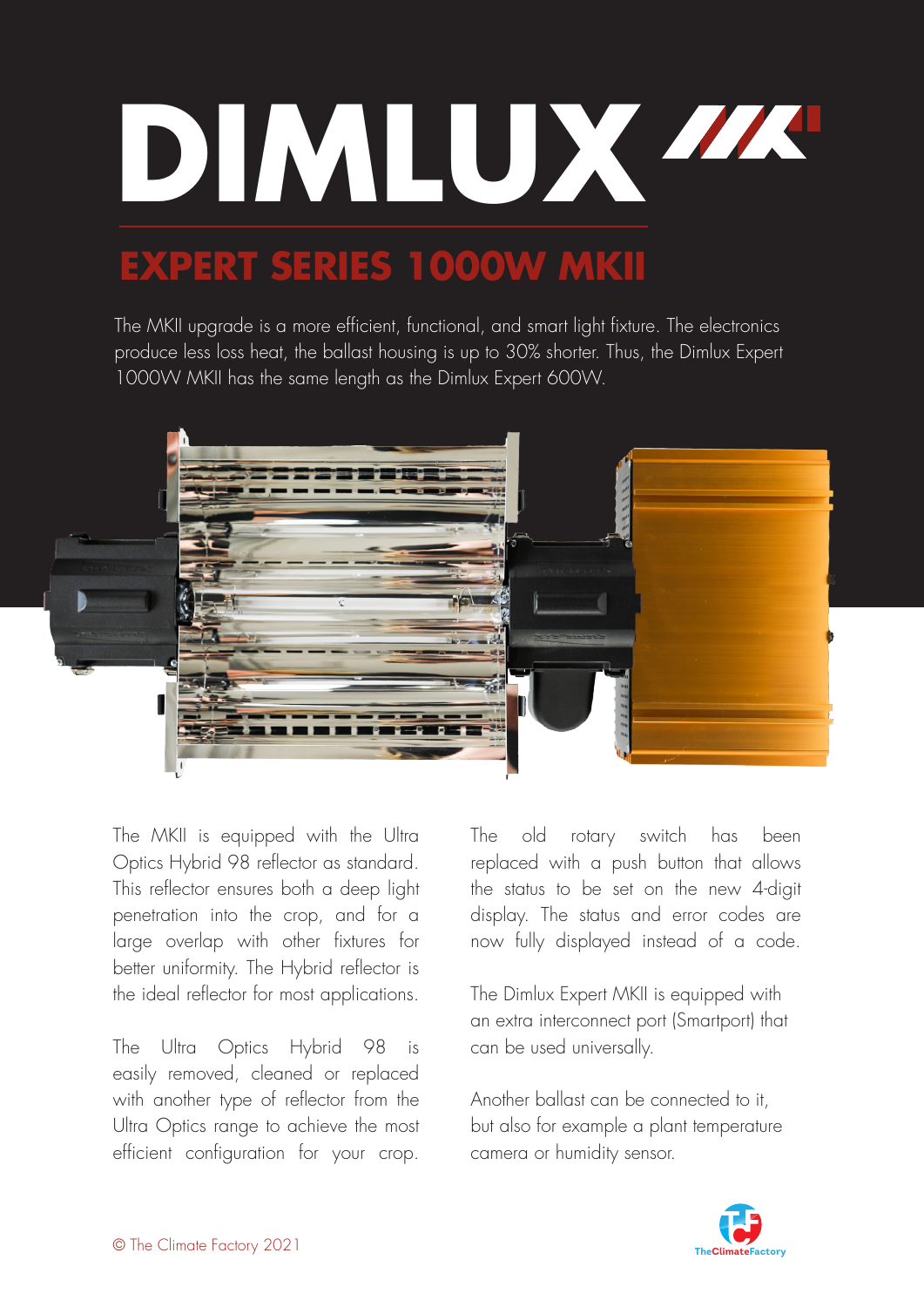# **DIMLUX**

# **EXPERT SERIES 1000W MKII**

## **FEATURES**

- Unmatched and highly efficient ballast driver: 97% efficient, 30% less losses, 30% more compact and lighter than former Dimlux Expert Series.
- Equipped as standard with the Ultra Optics Hybrid 98 reflector. This reflector has the highest reflector efficiency in the market with 98% total efficiency, achieved through Miro 98 (99.99 silver) and the SBCS (Single Bounce Clear Sight) principle.
- Easily replaceable with the Ultra Optics Wide 98 reflector or Ultra Optics Deep 98 reflector. Both reflectors have a 98% efficiency just like the Ultra Optics Hybrid 98.
- A single push button for setting the power output (in increments of 500, 600, 700, 800, 900, 1000, 1100 and 1200W).
- 4-character status display with scrolling text. Status and error codes are fully displayed on this display. Status and error codes are now displayed in full rather than with a cryptic number.
- Closed-ballast design, for better protection of electronics.
- Controllable with current Maxi Controller and ready for future digital controller platform.

## **SPECIFICATIONS DIMLUX EXPERT SERIES 1000W MKII**

| Voltage                 | $230V + 10V$                         |
|-------------------------|--------------------------------------|
| Input power @ 100%      | 1035W                                |
| Input current @<br>100% | 4.5A                                 |
| Input power @ boost     | 1242W                                |
| Input current @ boost   | 5,4A                                 |
| Input frequency         | 50/60Hz                              |
| Power factor            | 0,99                                 |
| System PPF              | 2530 µ mol/s @<br>1200W              |
| Ultra-high freq (UHF)   | Yes                                  |
| Controller              | Maxi-controller                      |
| Dimensions              | $675 \times 275 \times 130$ mm       |
| Weight                  | 6,3 kg                               |
| Bulb                    | Philips Greenpower<br>Extra 1000W DE |